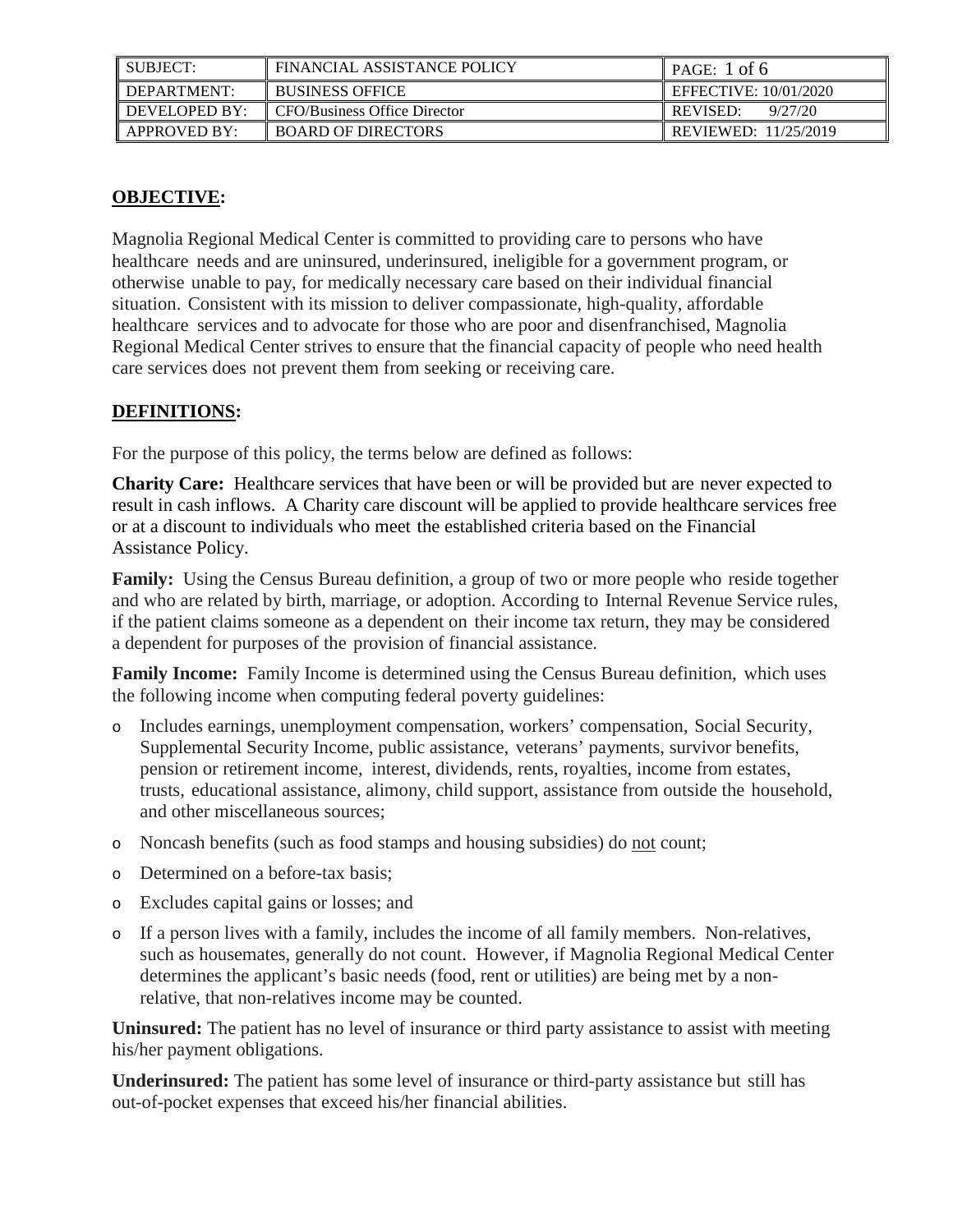| SUBJECT:                   | FINANCIAL ASSISTANCE POLICY  | PAGE: 2 of 6               |
|----------------------------|------------------------------|----------------------------|
| $\blacksquare$ DEPARTMENT: | <b>BUSINESS OFFICE</b>       | EFFECTIVE: $10/01/2020$    |
| DEVELOPED BY:              | CFO/Business Office Director | <b>REVISED:</b><br>9/27/20 |
| APPROVED BY:               | <b>BOARD OF DIRECTORS</b>    | REVIEWED: $11/25/2019$     |

**Amounts Generally Billed (AGB):** Internal Revenue Service Section 501(r) requires hospitals to limit the amounts charged for emergency and medically necessary care provided to individuals eligible for financial assistance to no more than the amounts generally billed (AGB) to insured individuals. Magnolia Regional Medical Center uses the "lookback method" per IRS regulations in calculating a discount percentage for AGB.

**Emergency medical conditions:** Defined within the meaning of section 1867 of the Social Security Act (42 U.S.C. 1395dd).

**Medically necessary**: As defined by Medicare; services or items reasonable and necessary for the diagnosis or treatment of illness or injury, and the Internal Revenue Service in *Section 501(r)(5) Limitation on Charges/Medically Necessary Care.*

## **POLICY:**

Magnolia Regional Medical Center will provide, without discrimination, care for emergency medical conditions to individuals regardless of their eligibility for financial assistance or for government assistance.

Accordingly, this written policy:

- Includes eligibility criteria for financial assistance free and partial discounted care.
- Describes the basis for calculating amounts charged to patients eligible for financial assistance under this policy.
- Describes the method by which patients may apply for financial assistance. Describes how the hospital will widely publicize the policy within the community served by the hospital.
- Limits the amounts that the hospital will charge for emergency or other medically necessary care provided to individuals eligible for financial assistance to amount generally billed (received by) the hospital for commercially insured and Medicare patients.

Financial Assistance is not considered to be a substitute for personal responsibility. Patients are expected to cooperate with Magnolia Regional Medical Center's procedures for obtaining other forms of payment or financial assistance, and to contribute to the cost of their care based on their individual ability to pay. Individuals with the financial capacity to purchase health insurance shall be encouraged to do so as a means of assuring access to health care services and for their overall personal health.

In order to manage its resources responsibly and to allow Magnolia Regional Medical Center to provide the appropriate level of assistance to the greatest number of persons in need, the Board of Directors establishes the following guidelines for the provision of patient financial assistance.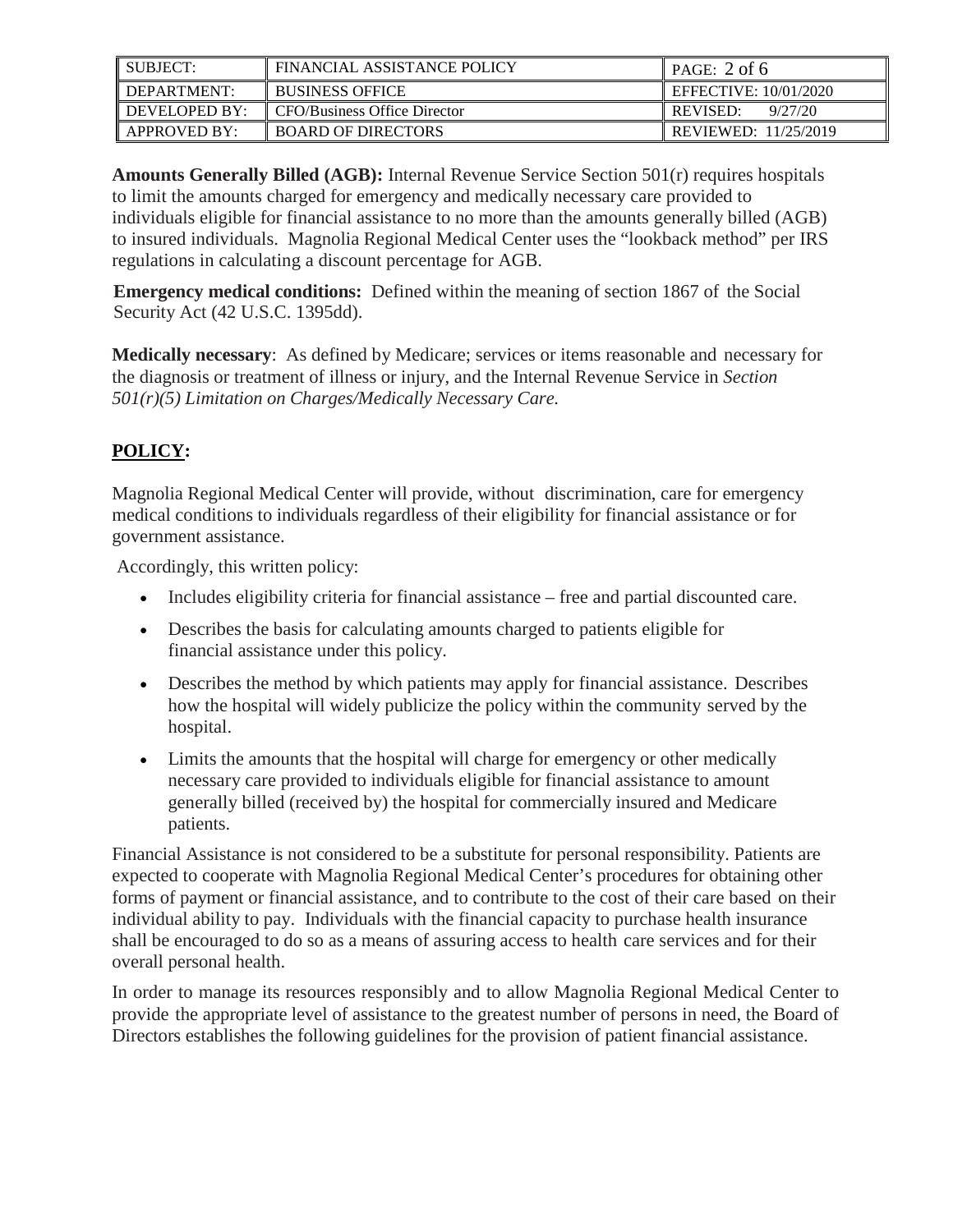| SUBJECT:      | FINANCIAL ASSISTANCE POLICY  | PAGE: 3 of 6          |
|---------------|------------------------------|-----------------------|
| DEPARTMENT:   | <b>BUSINESS OFFICE</b>       | EFFECTIVE: 10/01/2020 |
| DEVELOPED BY: | CFO/Business Office Director | 9/27/20<br>REVISED:   |
| APPROVED BY:  | <b>BOARD OF DIRECTORS</b>    | REVIEWED: 11/25/2019  |

#### **PROCEDURES:**

**Services Eligible Under This Policy** For purposes of this policy, "financial assistance" refers to healthcare services provided by Magnolia Regional Medical Center without charge or at a discount to qualifying patients. The following healthcare services are eligible for financial assistance:

- o Emergency medical services provided in an emergency room setting;
- o Services for a condition which, if not promptly treated, would lead to an adverse change in the health status of an individual;
- o Non-elective services provided in response to life-threatening circumstances in a nonemergency room setting; and
- o Medically necessary services recognized as the prevailing standard of care and consistent with generally accepted professional medical standards;
- o Eligible services may be evaluated for medical necessity on a case by case basis at Magnolia Regional Medical Center's discretion.
- o Only services provided by participating providers are eligible for financial assistance under this policy. See Appendix A for a list of "Participating and Non-participating Providers".

**Eligibility for Financial Assistance**. Eligibility for financial assistance will be considered for those individuals who are uninsured, underinsured, ineligible for any government health care benefit program, and who are unable to pay for their care, based upon a determination of financial need in accordance with this Policy. The granting of financial assistance shall be based on an individualized determination of financial need, and shall not take into account age, gender, race, social or immigrant status, sexual orientation or religious affiliation.

#### **Method by Which Patients May Apply for Discounted Care.**

- Financial need will be determined in accordance with procedures that involve an individual assessment of financial need; and may
	- o Include an application process, in which the patient or the patient's guarantor are required to cooperate and supply personal, financial and other information and documentation relevant to making a determination of financial need;
	- o Include the use of external publically available data sources that provide information on a patient's or a patient's guarantor's ability to pay (such as credit scoring);
	- o Include reasonable efforts by Magnolia Regional Medical Center to explore appropriate alternative sources of payment and coverage from public and private payment programs, and to assist patients to apply for such programs;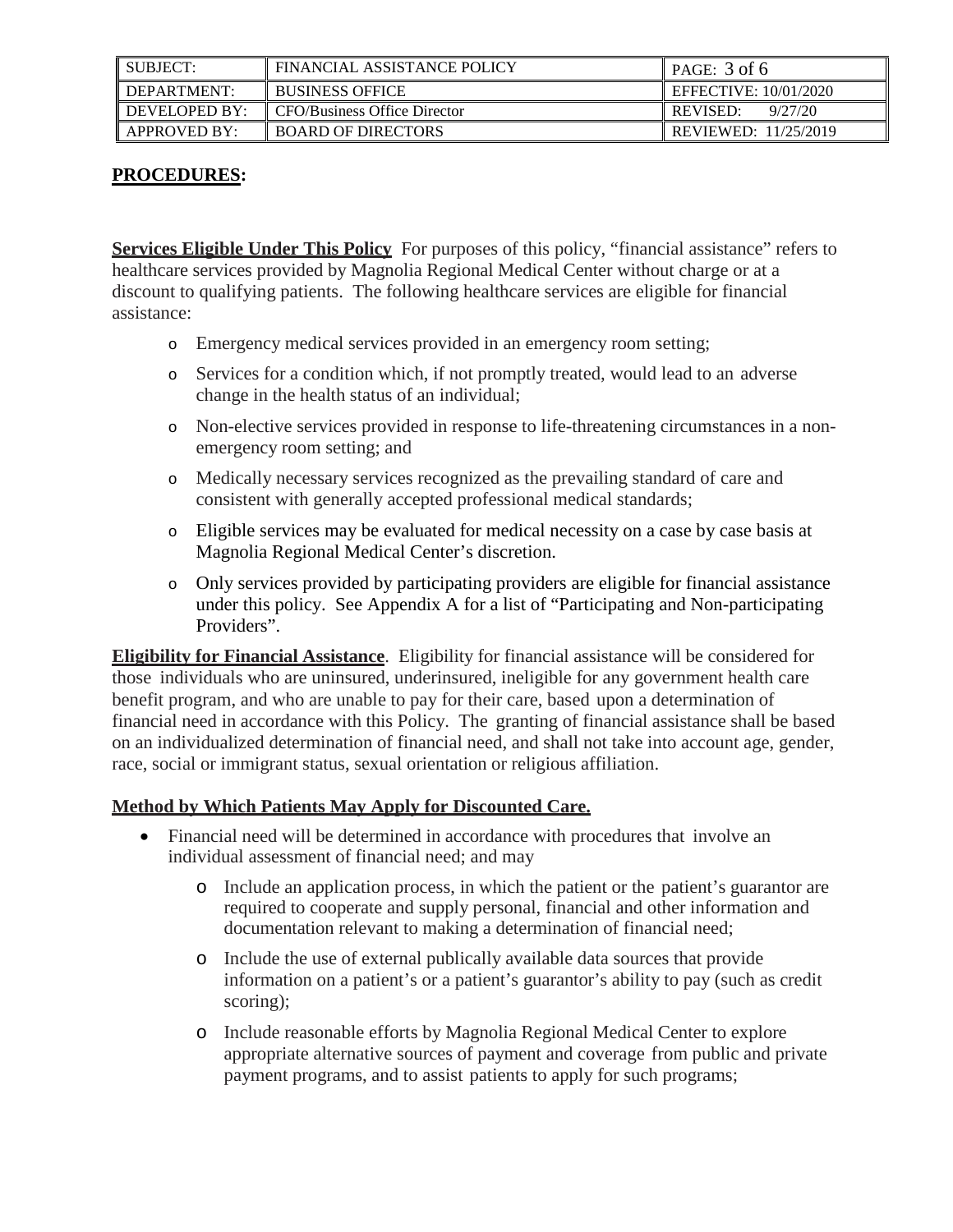| SUBJECT:                   | FINANCIAL ASSISTANCE POLICY  | $\parallel$ PAGE: 4 of 6 |
|----------------------------|------------------------------|--------------------------|
| $\blacksquare$ DEPARTMENT: | <b>BUSINESS OFFICE</b>       | EFFECTIVE: $10/01/2020$  |
| DEVELOPED BY:              | CFO/Business Office Director | REVISED:<br>9/27/20      |
| APPROVED BY:               | <b>BOARD OF DIRECTORS</b>    | REVIEWED: $11/25/2019$   |

- o Include a review of the patient's outstanding accounts receivable for prior services rendered and the patient's payment history.
- It is preferred but not required that a request for financial assistance and a determination of financial need occur prior to rendering of non-emergent medically necessary services. However, the determination may be done at any point in the collection cycle. The need for financial assistance shall be re-evaluated at each subsequent time of services if the last financial evaluation was completed more than 6 months prior, or at any time additional information relevant to the eligibility of the patient for financial assistance becomes known.
- Magnolia Regional Medical Center's values of human dignity and stewardship shall be reflected in the application process, financial need determination and granting of financial assistance. Requests for financial assistance shall be processed promptly and Magnolia Regional Medical Center shall notify the patient or applicant in writing within 30 days of receipt of a complete application including requested supporting documentation.
- Financial Assistance applications require approval by the Business Office Director.

**Presumptive Financial Assistance Eligibility**. There are instances when it appears that a patient may be eligible for discounted care, but there is no financial assistance form on file due to a lack of supporting documentation. Often there is adequate information provided by the patient or through other sources, which could provide sufficient evidence to provide the patient with financial assistance. In the event there is no evidence to support a patient's eligibility for discounted care, Magnolia Regional Medical Center could use outside agencies in determining estimated income amounts for the basis of determining discounted care eligibility and potential discount amounts. Once determined, due to the inherent nature of the presumptive circumstances, the only discount that can be granted is a 100% write off of the account balance. Presumptive eligibility may be determined on the basis of individual life circumstances including but not limited to:

- Dual-Eligible Beneficiaries Medicare beneficiaries who also qualify for Medicaid and evidence of compliance with "Must Bill" requirements.
- Participation in Public Benefit Programs –Guarantor or Patient shall provide proof of participation when patient received services. (ex: SNAP, CHIP)
- Medicaid Patients exceed benefits, non-covered services or diagnosis is not covered
- Homeless or received care from a homeless clinic
- Declaration of Bankruptcy within last 12 months; documentation provided
- Patient or Guarantor is deceased with no known estate
- Address Verified in Low Income or Subsidized Housing Area
- Uncollectible Accounts Under Certain Circumstances returned from Collection Agency for any of above reasons; uninsured with no payments on accounts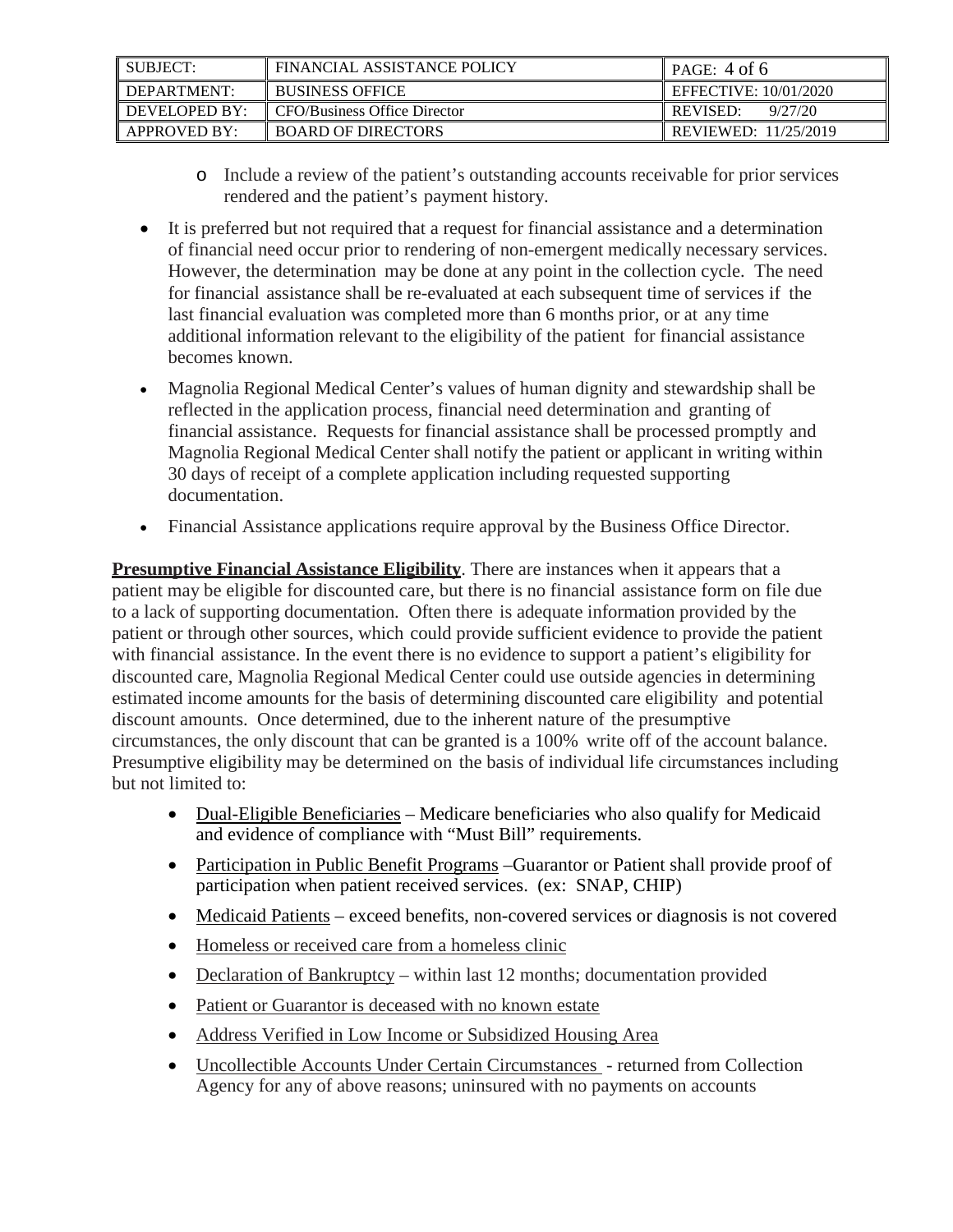| II SUBJECT:   | FINANCIAL ASSISTANCE POLICY         | PAGE: $5$ of 6              |
|---------------|-------------------------------------|-----------------------------|
| DEPARTMENT:   | <b>BUSINESS OFFICE</b>              | EFFECTIVE: 10/01/2020       |
| DEVELOPED BY: | <b>CFO/Business Office Director</b> | 9/27/20<br>REVISED:         |
| APPROVED BY:  | <b>BOARD OF DIRECTORS</b>           | <b>REVIEWED: 11/25/2019</b> |

#### **Eligibility Criteria and Amounts Charged to Patients**.

- Patients who meet eligibility criteria defined in this policy will not be charged for emergency or medically necessary care more than the Amount Generally Billed (AGB) to individuals who have insurance coverage. Uninsured or underinsured patients who receive emergency or medically necessary care, and who meet the criteria for financial assistance per this policy, will have charges adjusted based on the AGB percentage. If the patient/guarantor meets income criteria, additional discounts up to 100% of charges may be applied. See Definitions section above for more information regarding Amounts Generally Billed
- Services eligible under this Policy will be made available to the patient on a sliding fee scale, in accordance with financial need, as determined in reference to Federal Poverty Levels (FPL) in effect at the time of the determination. Once a patient has been determined by MRMC to be eligible for financial assistance, that patient shall not receive any future bills based on undiscounted gross charges. The basis for the amounts Magnolia Regional Medical Center will charge patients qualifying for financial assistance which includes the adjustment for AGB is detailed below:

| <b>FINANCIAL ASSISTANCE SLIDING SCALE</b>                      |                |                  |                |                   |                  |
|----------------------------------------------------------------|----------------|------------------|----------------|-------------------|------------------|
| Income as a<br>Percent of Federal<br><b>Poverty Guidelines</b> | $0% -$<br>150% | $151% -$<br>175% | 176% -<br>200% | $201\%$ -<br>225% | $226%$ -<br>250% |
| Discount<br>Percentage                                         | 100%           | 90%              | 80%            | 70%               | 60%              |

**Communication of the Financial Assistance Program to Patients and Within the Community**. Notification about financial assistance available from Magnolia Regional Medical Center, which shall include a contact number, shall be disseminated by Magnolia Regional Medical Center by various means, which may include, but are not limited to, the publication of notices in patient bills and by posting notices in emergency rooms, in the Conditions of Admission form, admitting and registration departments, hospital business offices, and patient financial services offices that are located on facility campuses, and at other public places as Magnolia Regional Medical Center may elect. Magnolia Regional Medical Center also shall publish and widely publicize a summary of this financial assistance policy on facility websites which shall be provided in the primary languages spoken by the population serviced by Magnolia Regional Medical Center. Referral of patients for financial assistance may be made by any member of the Magnolia Regional Medical Center staff or medical staff, including physicians, nurses, financial counselors, social workers, case managers, chaplains, and religious sponsors. A request for financial assistance may be made by the patient or a family member, or associate of the patient, subject to applicable privacy laws.

**Relationship to Collection Policies**. Magnolia Regional Medical Center management shall develop policies and procedures for internal and external collection practices (including actions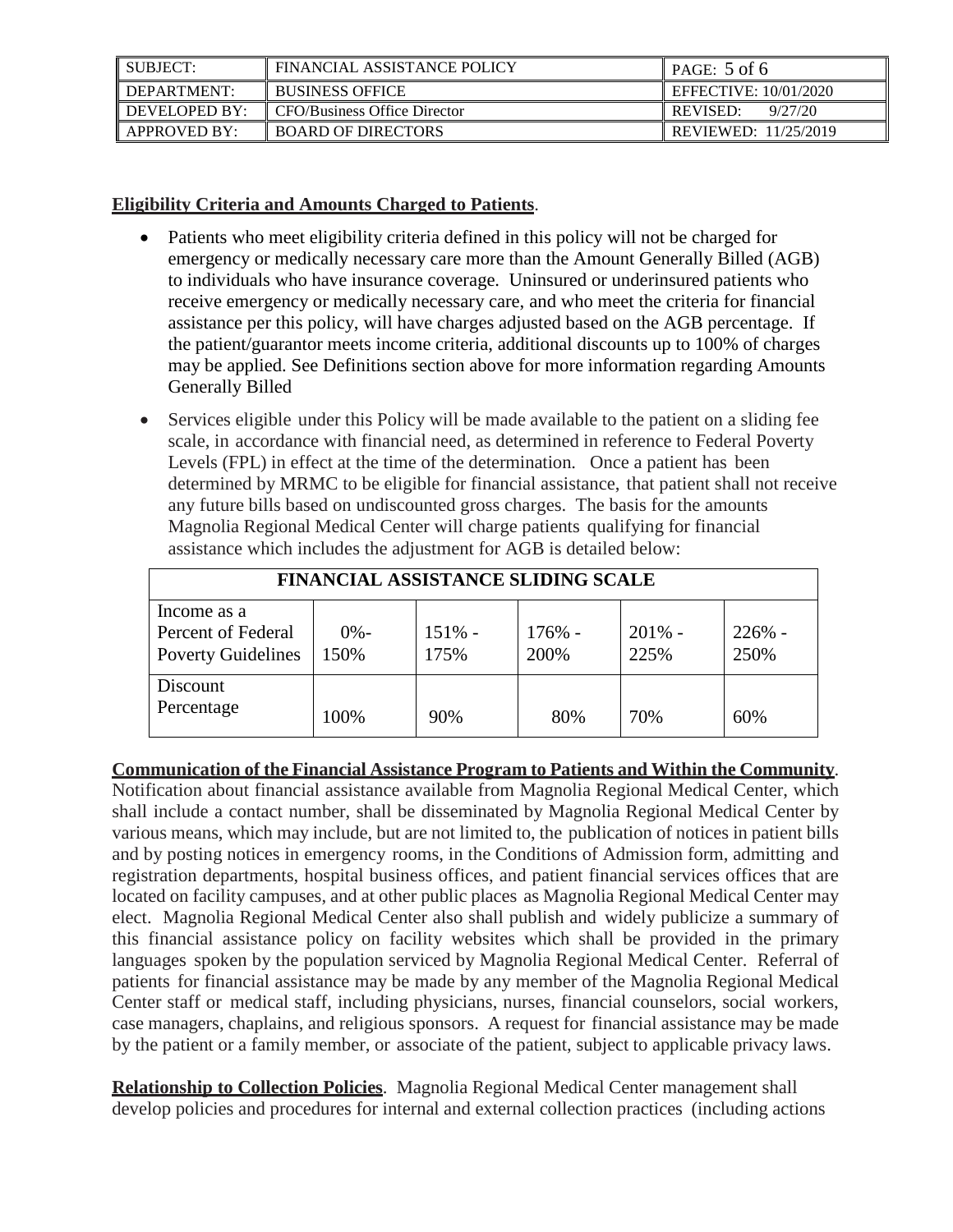| <b>SUBJECT:</b> | FINANCIAL ASSISTANCE POLICY  | PAGE: 6 of 6               |
|-----------------|------------------------------|----------------------------|
| I DEPARTMENT:   | <b>I BUSINESS OFFICE</b>     | EFFECTIVE: 10/01/2020      |
| I DEVELOPED BY: | CFO/Business Office Director | 9/27/20<br><b>REVISED:</b> |
| APPROVED BY:    | <b>BOARD OF DIRECTORS</b>    | REVIEWED: 11/25/2019       |

the hospital may take in the event of non-payment, including collections action and reporting to credit agencies) that take into account the extent to which the patient qualifies for financial assistance, a patient's good faith effort to apply for a governmental program or for assistance from Magnolia Regional Medical Center, and a patient's good faith effort to comply with his or her payment agreements with Magnolia Regional Medical Center. For patients who qualify for financial assistance and who are cooperating in good faith to resolve their discounted hospital bills, Magnolia Regional Medical Center may offer extended payment plans, will not send unpaid bills to outside collection agencies, and will cease all collection efforts. Magnolia Regional Medical Center will not impose extraordinary collections actions such as wage garnishments; liens on primary residences, or other legal actions for any patient without first making reasonable efforts to determine whether that patient is eligible for discounted care under this financial assistance policy. Reasonable efforts shall include:

- Validating that the patient owes the unpaid bills and that all sources of third-party payment have been identified and billed by the hospital;
- Documentation that Magnolia Regional Medical Center has or has attempted to offer the patient the opportunity to apply for charity care pursuant to this policy and that the patient has not complied with the hospital's application requirements;
- Documentation that the patient does not qualify for financial assistance on a presumptive basis;
- Documentation that the patient has been offered a payment plan but has not honored the terms of that plan.

**Regulatory Requirements**. In implementing this Policy, Magnolia Regional Medical Center management and facilities shall comply with all other federal, state, and local laws, rules, and regulations that may apply to activities conducted pursuant to this Policy. Financial Assistance Applications will be retained for a period of seven years from the date the discount was applied as documentation to support eligibility for charity care and compliance with this policy.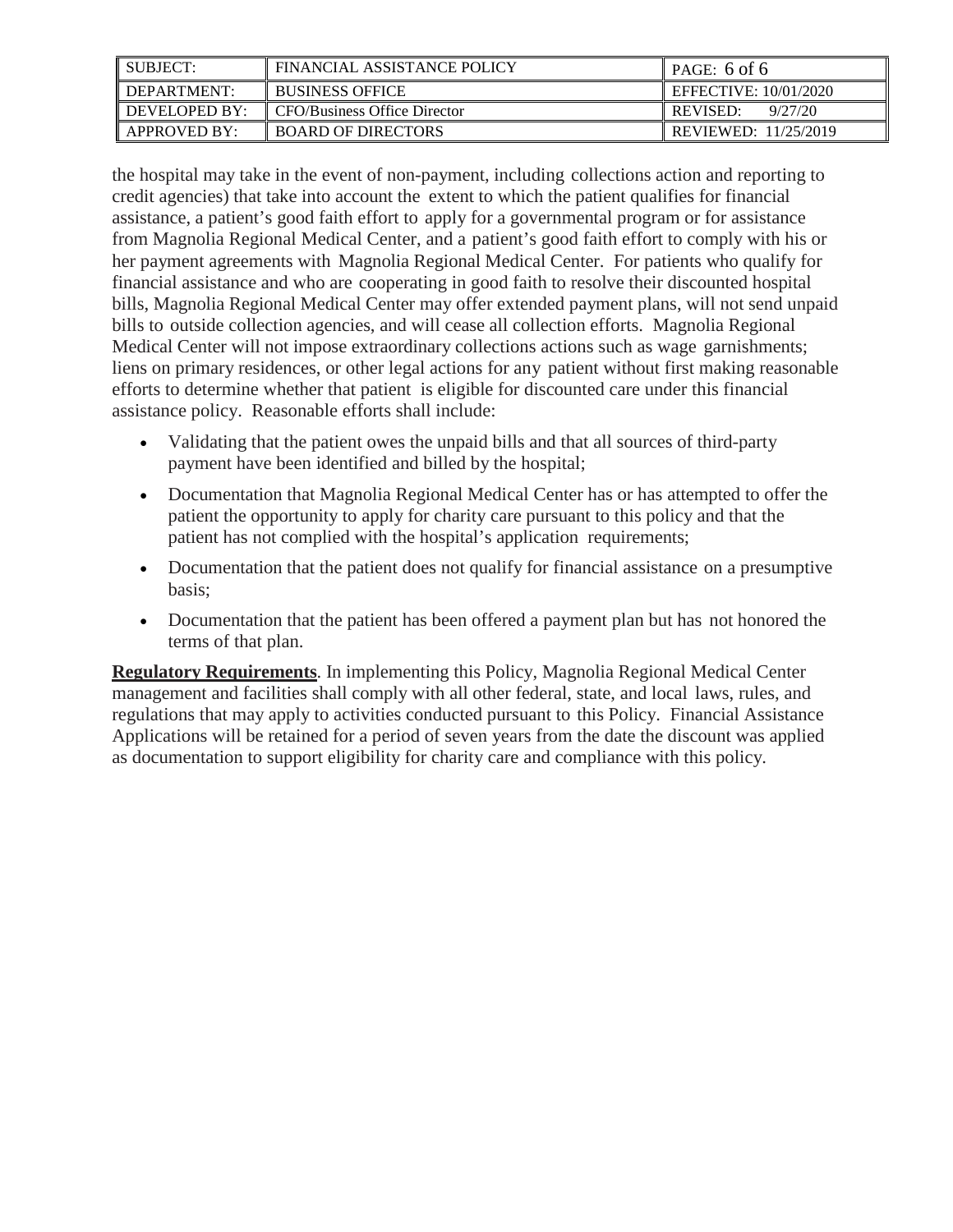# **APPENDIX A**

#### **LISTING OF PARTICIPATING AND NON-PARTICIPATING PROVIDERS**

| <b>PROVIDER</b>                                | <b>SPECIALTY</b>                                | <b>PARTICIPATING</b> |
|------------------------------------------------|-------------------------------------------------|----------------------|
| <b>Riddle Courtney, APRN</b>                   | Magnolia Family Medical Clinic - Adult Medicine | Yes                  |
| <b>Bocan Patricia, CRNA</b>                    | <b>MRMC Surgery - CRNA</b>                      | Yes                  |
| Pearce Rebecca, APRN                           | Murphy Clinic -Family Medicine                  | Yes                  |
| <b>Tintinu Anselm, MD</b>                      | <b>Surgical Clinic - General Surgery</b>        | Yes                  |
| <b>Murphy Fred, MD</b>                         | MRMC Hospitalist, Murphy Clinic - Internal      | Yes                  |
| <b>Scow Roger, MD</b>                          | Magnolia Women's Clinic - Ob/Gyn                | Yes                  |
| <b>Clark Jo Ann, APRN</b>                      | Magnolia Family Medical Clinic -Pediatrics      | Yes                  |
| <b>Emergency Staffing ER Physicians, ER MD</b> | <b>Emergency Medicine</b>                       | No                   |
| Associated Pathology Lab,                      | Pathology                                       | No                   |
| Laboratory Coroporation of America (LabCore)   | Laboratory                                      | No                   |
| <b>Radiology Associates (RAPA)</b>             | Radiology                                       | No                   |
| Adhya Souvonik, MD                             | <b>Family Medicine</b>                          | No                   |
| Alexander Harriet, APRN                        | <b>Family Medicine</b>                          | No                   |
| Alexander Jr John, MD                          | <b>Family Medicine</b>                          | No                   |
| Anzalone Gary, MD                              | Pathology                                       | No                   |
| Attwood Harvie, MD                             | <b>Family Medicine</b>                          | No                   |
| Bardella Inis, MD                              | <b>Family Medicine</b>                          | No                   |
| Barnett Matthew, MD                            | <b>Family Medicine</b>                          | No                   |
| Bryant D'Orsay, MD                             | Orthopedics                                     | No                   |
| Bukhari Avesahmed, MD                          | <b>Family Medicine</b>                          | No                   |
| Chambliss James, MD                            | <b>Family Medicine</b>                          | No                   |
| Cisneros Jamie, MD                             | <b>Family Medicine</b>                          | No                   |
| Cross Amy, MD                                  | Pediatrics                                      | No                   |
| Dajani Nafisa, MD                              | Ob/Gyn                                          | No                   |
| Davila David, MD                               | Sleep Medicine                                  | No                   |
| Davis Ked, MD                                  | <b>Family Medicine</b>                          | No                   |
| Davis Steven, CRNA                             | CRNA                                            | No                   |
| Depper Mary, MD                                | <b>Family Medicine</b>                          | No                   |
| Dod Harvinder, MD                              | Cardiology                                      | No                   |
| Franks Jason.MD                                | <b>Internal Medicine</b>                        | No                   |
| Gati Kenneth, MD                               | Orthopedics                                     | No                   |
| Greer Gerald, MD                               | Cardiology                                      | No                   |
| Griffin Rodney, MD                             | <b>Family Medicine</b>                          | No                   |
| Hamilton Alvin "Bo", CRNA                      | CRNA                                            | No                   |
| Hester Joe, MD                                 | Ophthalmology                                   | No                   |
| Hinkle Jay, MD                                 | Neurology                                       | No                   |
| Hughes Dawn, MD                                | Ob/Gyn                                          | No                   |
| Jennings Sasha, MD                             | Family Medicine                                 | No                   |
| Lewis Johnathan, MD<br>Lowery Curtis, MD       | Family Medicine<br>Ob/Gyn                       | No<br>No             |
| Magann Everett, MD                             | Ob/Gyn                                          | No                   |
| Miller James, MD                               | <b>Family Medicine</b>                          | No                   |
| Misko Curt, MD                                 | Ob/Gyn                                          | No                   |
| Monrreal Yehudi, MD                            | Family Medicine                                 | No                   |
| Nalleballe Krishna, MD                         | Neurology                                       | No                   |
| Onteddu Sanjeeva, MD                           | Neurology                                       | No                   |
| Patrice Kelly-Ann, MD                          | Neurology                                       | No                   |